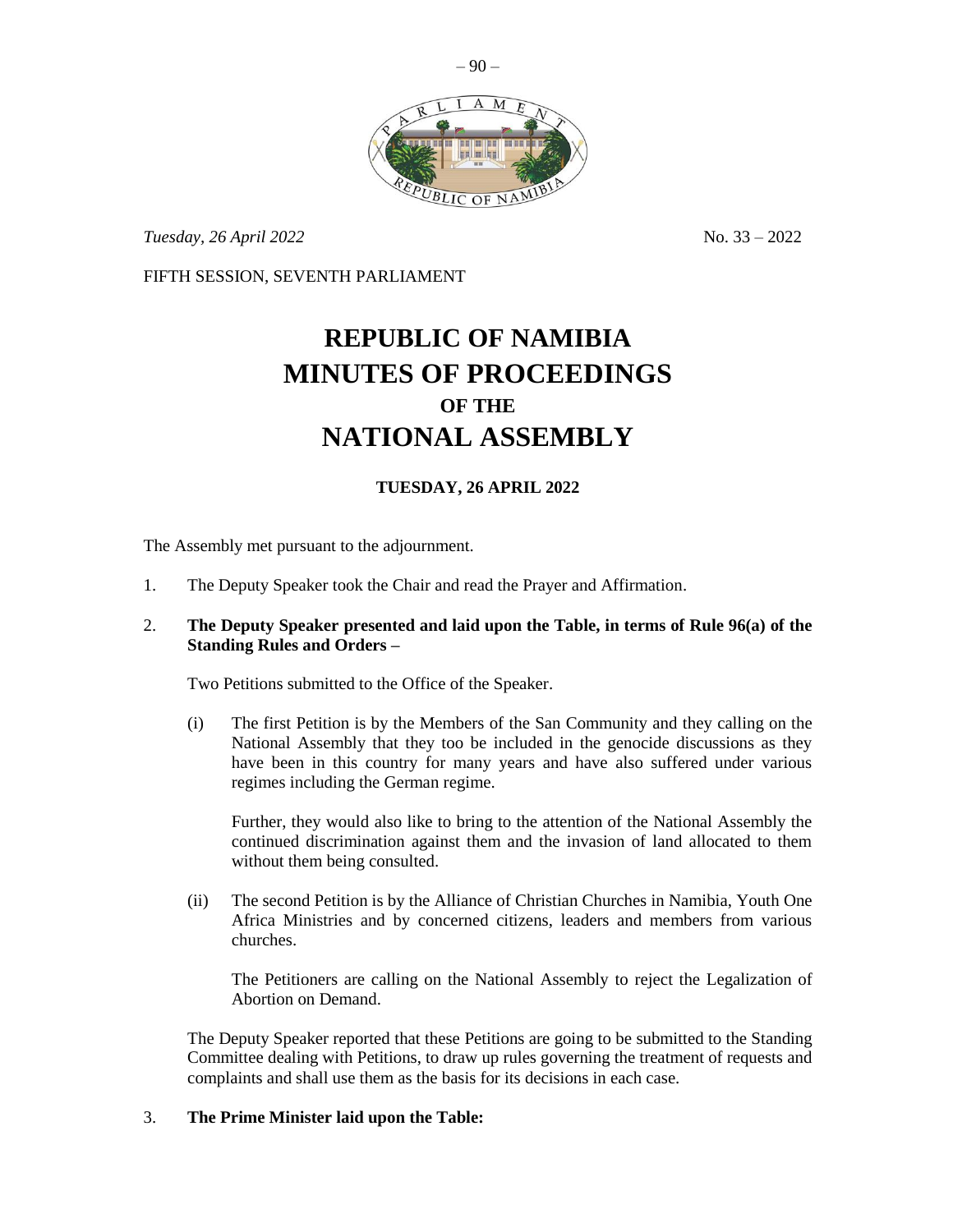Annual Report of the Anti-Corruption Commission for the financial year ending 2020/2021*.*

## 4. **The Deputy Minister of Finance laid upon the Table:**

Annual Report of Bank of Namibia for the financial year ending 2021.

#### 5. **FIRST ORDER READ:**

Resumption of Debate on Second Reading – *Combating of Domestic Violence Amendment Bill* [B. 1 – 2022].

Question before the Assembly on Tuesday, 5 April 2022, as moved by the Minister of Justice (page 18): That the Bill be read a Second Time.

On the motion of Ms. Dienda, seconded by Mr. Martin, debate adjourned until Tuesday, 7 June 2022.

#### 6. **SECOND ORDER READ:**

Resumption of Debate on Second Reading – *Combating of Rape Amendment Bill* [B. 2 – 2022].

Question before the Assembly on Thursday, 7 April 2022, as moved by the Minister of Justice (page 15): That the Bill be read a Second Time.

On the motion of the Minister of Justice, seconded by the Deputy Minister of Mines and Energy, debate adjourned until Tuesday, 27 April 2022.

### 7. **THIRD ORDER READ:**

Resumption of Debate to redress poverty in the Kavango, Kunene, Zambezi and Ohangwena regions.

Question before the Assembly on Thursday, 7 April 2022, as moved by Mr. Tjeundo (page 11): That the Motion be referred to a Parliamentary Standing Committee for further scrutiny and report back to this Assembly.

On the motion of Mr. Shihumbu, seconded by Ms. Becker, debate adjourned until Tuesday, 7 June 2022.

#### 8. **FOURTH ORDER READ:**

Resumption of Debate on the conditions of Local Authorities and why many of them fail to execute their mandates.

Question before the Assembly on Monday, 11 April 2022, as moved by Mr. Kauandenge (page 28): That the Motion be adopted.

On the motion of the Deputy Minister of Urban and Rural Development, seconded by Ms. Elago, debate adjourned until Wednesday, 27 April 2022.

9. In terms of Rule 99(a) of the Standing Rules and Orders, the Deputy Speaker adjourned the Assembly at 17:47 until Wednesday, 27 April 2022.